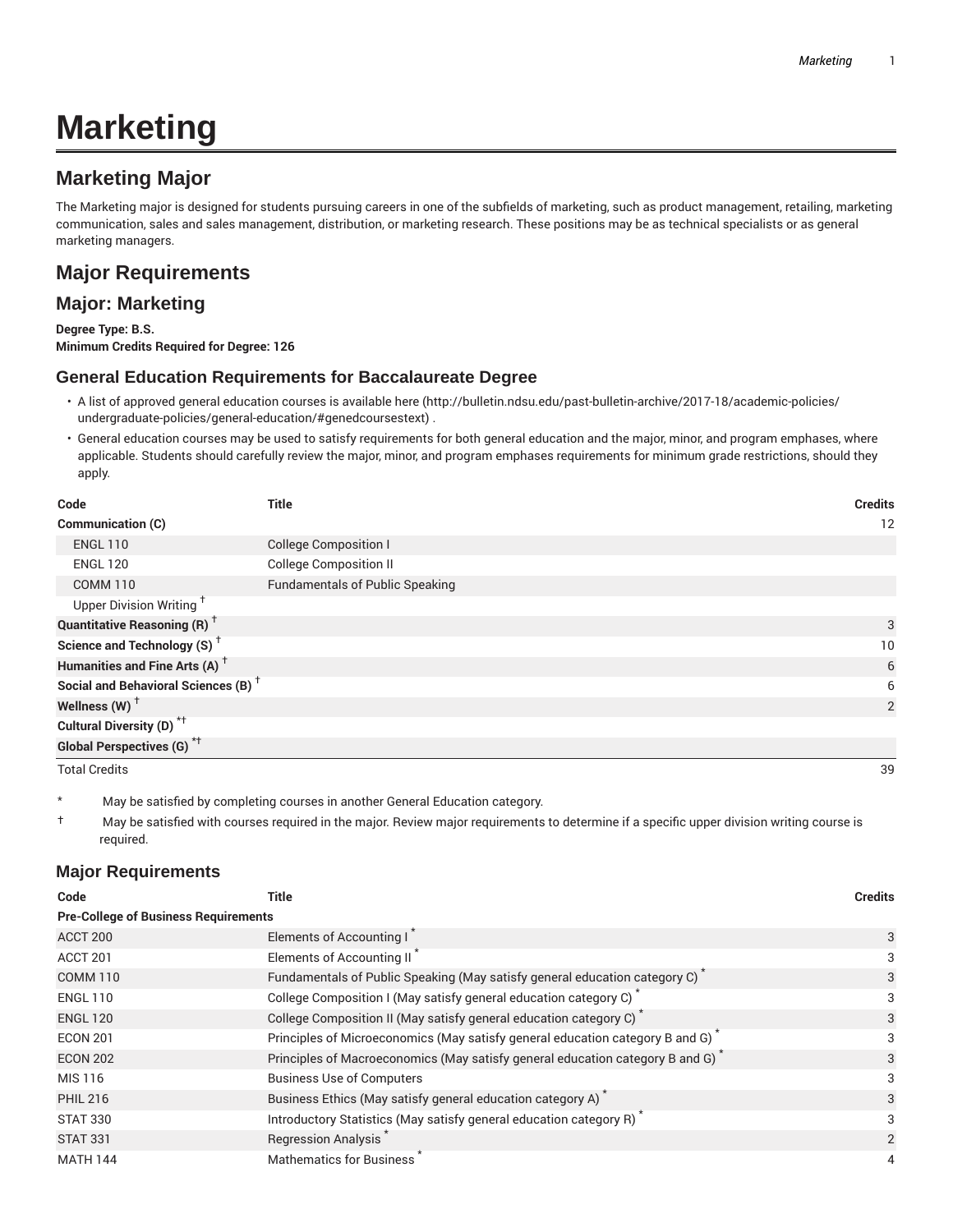| <b>Pre-Marketing Requirements</b>           |                                                                                                |                  |
|---------------------------------------------|------------------------------------------------------------------------------------------------|------------------|
| <b>PSYC111</b>                              | Introduction to Psychology                                                                     | 3                |
| SOC 110                                     | Introduction to Sociology                                                                      | 3                |
| <b>Marketing Major Requirements**</b>       |                                                                                                |                  |
| <b>BUSN 301</b>                             | Organizational Citizen                                                                         | $\boldsymbol{0}$ |
| <b>ENGL 320</b>                             | Business and Professional Writing (May satisfy general education category C)                   | 3                |
| <b>FIN 320</b>                              | Principles of Finance <sup>1</sup>                                                             | 3                |
| <b>MGMT 320</b>                             | Foundations of Management <sup>1</sup>                                                         | 3                |
| <b>MRKT 320</b>                             | Foundations of Marketing                                                                       | 3                |
| <b>BUSN 430</b>                             | Legal and Social Environment of Business <sup>1</sup>                                          | 3                |
| <b>MRKT 410</b>                             | <b>Consumer Behavior</b>                                                                       | 3                |
| <b>MRKT 450</b>                             | <b>Marketing Research</b>                                                                      | 3                |
| <b>MRKT 460</b>                             | <b>Marketing Strategy</b>                                                                      | 3                |
| <b>BUSN 489</b>                             | Strategic Management (Capstone Course)                                                         | 4                |
| <b>MIS 320</b>                              | Management Information Systems                                                                 | 3                |
| 300-400 Level Marketing Courses             |                                                                                                | 12               |
| Select courses from current MRKT curriculum |                                                                                                |                  |
| 300-400 level Courses                       |                                                                                                | 9                |
|                                             | Select courses from 3 of the following areas (includes courses cross-listed with CoB courses): |                  |
| 1) ACCT                                     |                                                                                                |                  |
| 2) FIN                                      |                                                                                                |                  |
| 3) MGMT                                     |                                                                                                |                  |
| 4) MIS                                      |                                                                                                |                  |
| 5) Environment of Business:                 |                                                                                                |                  |
| <b>BUSN 318</b>                             | <b>Taxation in Management Decisions</b>                                                        |                  |
| <b>BUSN 340</b>                             | <b>International Business</b>                                                                  |                  |
| <b>BUSN 341</b>                             | <b>Global Business Environment</b>                                                             |                  |
| <b>BUSN 347</b>                             | Principles of Real Estate                                                                      |                  |
| <b>BUSN 383</b>                             | Organizational Communication I                                                                 |                  |
| <b>BUSN 431</b>                             | Business Law I-Contracts, Property and Torts                                                   |                  |
| <b>BUSN 432</b>                             | Business Law II-Business Organization and Commercial Transactions                              |                  |
| <b>BUSN 440</b>                             | <b>International Business Law</b>                                                              |                  |
| <b>BUSN 474</b>                             | Cooperatives                                                                                   |                  |
| <b>Additional 300-400 Level Courses</b>     |                                                                                                | 6                |

#### **Additional 300-400 Level Courses**

These additional 300-400 level electives cannot be used to satisfy other requirements; includes courses cross-listed with CoB courses; excludes ATHL credits

\* Pre-college and pre-marketing major courses. A grade of 'C' or better for pre-college and pre-marketing major courses is required for admission into the Marketing major.

\*\* Students must earn a grade of 'C' or better, and have a minimum 2.5 cumulative GPA, in ALL courses included in the professional program (i.e., all required courses, elective requirements, and additional 300-400 level CoB electives or breadth electives). The only exception is BUSN 301, which is a P/F course.

1 Denotes Common Body of Knowledge (CBK) course.

#### **Degree Requirements and Notes**

• Students must include one of the following international courses in their plan of study:

| Code            | Title                              | <b>Credits</b> |
|-----------------|------------------------------------|----------------|
| <b>BUSN 340</b> | <b>International Business</b>      | 3              |
| <b>BUSN 341</b> | <b>Global Business Environment</b> | 3              |
| <b>FIN 440</b>  | International Finance              | 3              |
| <b>MGMT 440</b> | <b>International Management</b>    | 3              |
| <b>MRKT 440</b> | International Marketing            | 3              |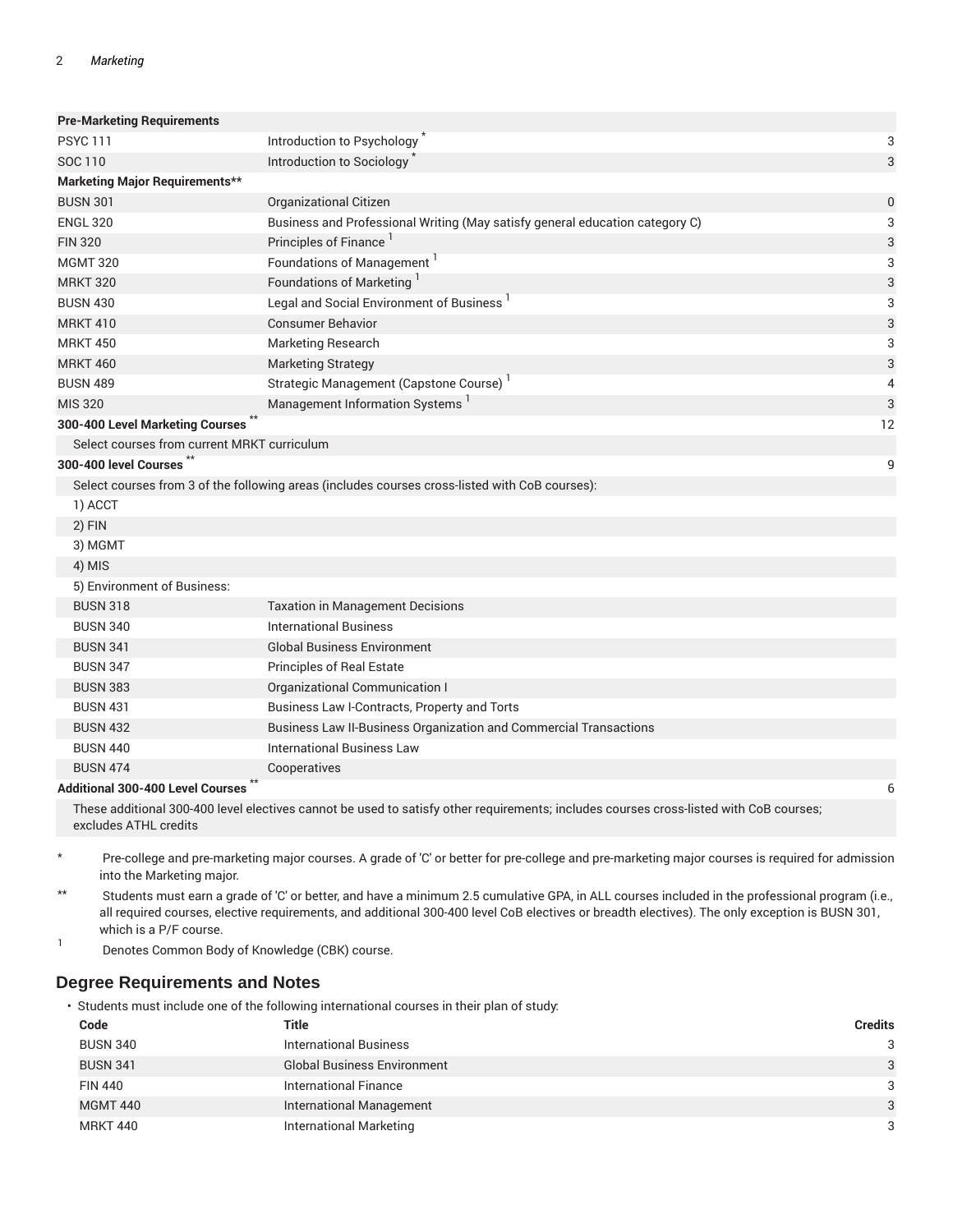- Students follow the published curricula for the marketing program of study from the semester/year of entrance in the College of Business to graduation provided enrollment at NDSU has not been discontinued for more than one year. Students who change their major are subject to meeting the curricular requirements in effect at the time the new major is declared.
- Business courses from programs that do not hold AACSB International accreditation cannot be used for major or minor requirements in the College of Business (CoB); such courses may be eligible for use as free electives.
- The CoB accepts a maximum of nine credits of non-NDSU 300-400 level business courses from AACSB programs with approval of the department.
- Admission into the Marketing Major: Students must earn a 'C' or better in the pre-college and pre-marketing major courses that are indicated with an asterisk (\*), achieve junior standing (60 credits), and earn a 2.50 institutional cumulative grade point average. Students must submit an online application to the CoB.
- Admission to the marketing major is required to enroll in the advanced 300 or 400 level courses in the CoB.
- A grade of 'C' or better is required in transfer courses accepted for ACCT 200 Elements of Accounting I and ACCT 201 Elements of Accounting II and all 300-400 level accounting, business administration, finance, management, management information systems, and marketing courses.
- A letter grade must be earned in any course that fulfills a major requirement, with the exception of BUSN 301, which is a P/F course.
- Requirements for graduation are those in existence at the time of admission to the marketing major.
- A 2.50 cumulative grade point average is required to enroll in 300-400 level CoB courses.
- Students must earn a 2.50 institutional GPA to graduate.
- Of the credits completed in residence at least 30 credits must be in 300-400 level CoB courses.
- Students must be accepted to the marketing major prior to the completion of the last 30 credits in 300 and 400 level CoB courses.
- A Business Administration minor is NOT offered with this major.
- For multiple majors within the CoB, at least 15 unique credits of 300-400 level CoB courses must exist between the majors.
- Internship and cooperative education credits may be applied toward the total credits required for graduation as non-major electives or 300-400 level electives not used in pre-major categories.
- Students should refer to www.ndsu.edu/business for current and complete listing of the major requirements.

## **Plan of Study**

| <b>Freshman</b>                          |                       |                                                                                  |                           |
|------------------------------------------|-----------------------|----------------------------------------------------------------------------------|---------------------------|
| Fall                                     | <b>Credits Spring</b> |                                                                                  | <b>Credits</b>            |
| <b>ENGL 110</b>                          |                       | 4 COMM 110                                                                       | 3                         |
| <b>MIS 116</b>                           |                       | 3 ENGL 120                                                                       | 3                         |
| <b>PSYC 111</b>                          |                       | 3 MATH 144 (Requires Math 103,<br>Math 107, or placement as a pre-<br>requisite) | 4                         |
| Humanities/Fine Arts Elective            |                       | 3 SOC 110                                                                        | 3                         |
| Non-Major Elective                       |                       | 3 Cultural Diversity Elective                                                    | 3                         |
|                                          | 16                    |                                                                                  | 16                        |
| Sophomore                                |                       |                                                                                  |                           |
| Fall                                     | <b>Credits Spring</b> |                                                                                  | <b>Credits</b>            |
| ACCT 200                                 |                       | 3 ACCT 201                                                                       | 3                         |
| <b>ECON 201</b>                          |                       | 3 COMM 110                                                                       | 3                         |
| <b>PHIL 216</b>                          |                       | 3 ECON 202                                                                       | $\ensuremath{\mathsf{3}}$ |
| <b>STAT 330</b>                          |                       | 3 STAT 331                                                                       | $\overline{2}$            |
| <b>Science &amp; Technology Elective</b> |                       | 2-3 Non-Major Elective(s)                                                        | 4                         |
| Wellness                                 | 2                     |                                                                                  |                           |
|                                          | $16-17$               |                                                                                  | 15                        |
| <b>Junior</b>                            |                       |                                                                                  |                           |
| Fall                                     | <b>Credits Spring</b> |                                                                                  | <b>Credits</b>            |
| <b>ENGL 320</b>                          |                       | 3 BUSN 430                                                                       | 3                         |
| <b>FIN 320</b>                           |                       | 3 MRKT 410                                                                       | 3                         |
| <b>MGMT 320</b>                          |                       | 3 MIS 320                                                                        | 3                         |